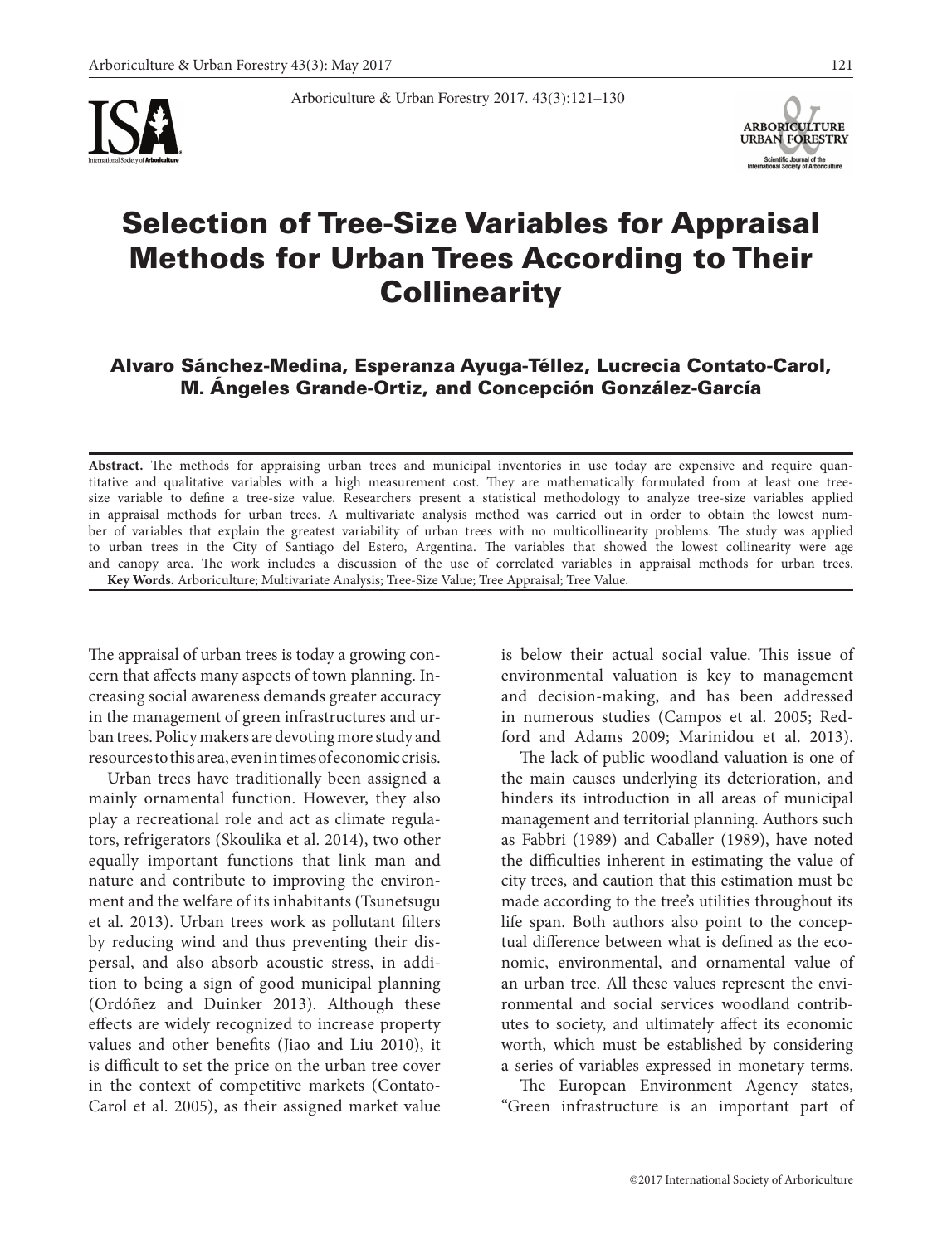territorial identity and capital" and should be used to enhance the urban landscape. To preserve urban trees, municipal governments must thus conduct several long and costly procedures, such as surveys of residents' willingness to pay to preserve and improve urban environments. Initiatives like the EU Inter-reg IVB project, Valuing Attractive Landscapes in the Urban Economy, implemented for northwest Europe, are designed to identify this willingness parameter by analyzing these types of surveys (EEA 2012).

One of the basic tools for the management of urban trees is the numerous appraisal standards and formulas existing worldwide. These all produce very different outcomes, as they use a variety of criteria and variables. The variables used in the assessment can be divided into three main groups: economic, state of health, and tree size. The most commonly used treesize variables are canopy size, height, age, normal circumference, and basal area. The question is whether any of these variables is more appropriate for appraising the tree, and whether there are redundancies that can justify the use of any one as opposed to others. The answers to these questions can increase efficiency in cadastral inventories and directly affect the management of urban forestry by reducing economic costs, while allowing these criteria to be standardized throughout the different appraisal methods.

A tree's value is commonly explained by functions of biometric variables. The variables most frequently used are basal area, normal circumference, height, dbh (diameter at breast high), normal area of the trunk, volume, canopy area, and age (Grande-Ortiz et al. 2012). Age is the most important variable used in non-parametric assessment methods; that is, capitalization and mixed methods (Ponce-Donoso et al. 2009; Grande-Ortiz et al. 2012). No measuring is required if the municipality records woodland planting data. Although more information can be obtained by considering a greater number of variables, it should be noted that these variables evolve over time and may be closely associated with chronological variables, such as age.

When defining inventory procedures, it must be taken into account that trees are complex organisms, and a full description of all physiological and environmental aspects is thus unrealistic

(Constable and Friend 2000). The valuation of physiological complexity and woodland must be simplified without any significant loss of information that may affect the outcome of the assessment.

Some studies explore the variables that estimate tree value while minimizing the loss of information on physiological characteristics and tree growth. Jutras et al. (2009), for example, select 11 optimal quantitative variables, whereas Larsen and Kristoffersen (2002) and Yang et al. (2005) focus on the measurement of a single variable such as dbh, crown volume, current growth, or height. The problem is complex: a greater number of variables provides a more accurate picture of the evolution of the trees over time, but also implies an increase in the cost of inventories. In recent years, photogrammetric measurement methods have been used to obtain data on tree size and health, but most of this research has been conducted in the forestry context (Wulder and Seemann 2003; Stenberg et al. 2008; Cabrera et al. 2014). Although these techniques are currently expanding to the study of urban trees (Jensen et al. 2005), they are not yet widely available in municipal management, and consequently, most cities still use traditional inventory procedures.

The aim of this paper is to find variables with which to evaluate urban trees (in terms of their monetary value) to reduce inventory costs and the number of processes involved, using multivariate statistical methods that focus on inter-variable relationships.

This kind of analysis has been employed in previous studies (Savva et al. 2002; Heynen and Lindsey 2003; Turner et al. 2005) to describe and model complex relationships among multiple variables measured in the same population (Peña 2002). Multivariate inference techniques with multivariate descriptive techniques appear in Hammitt (2002), Jutras (2008), LaPaix and Freedman (2010), Grahn and Stigsdotter (2010) and Ayuga-Téllez et al. (2011).

Several researchers have already highlighted the importance of reducing the number of variables in urban tree inventories (Jutras et al. 2009; Östberg et al. 2013). A recent study of the physiological state of urban trees considered many different kinds of biotic and abiotic variables, and concluded that quantitative variables are preferable (Jutras et al. 2009). A significant model, independent of the tree species, was obtained with combinations of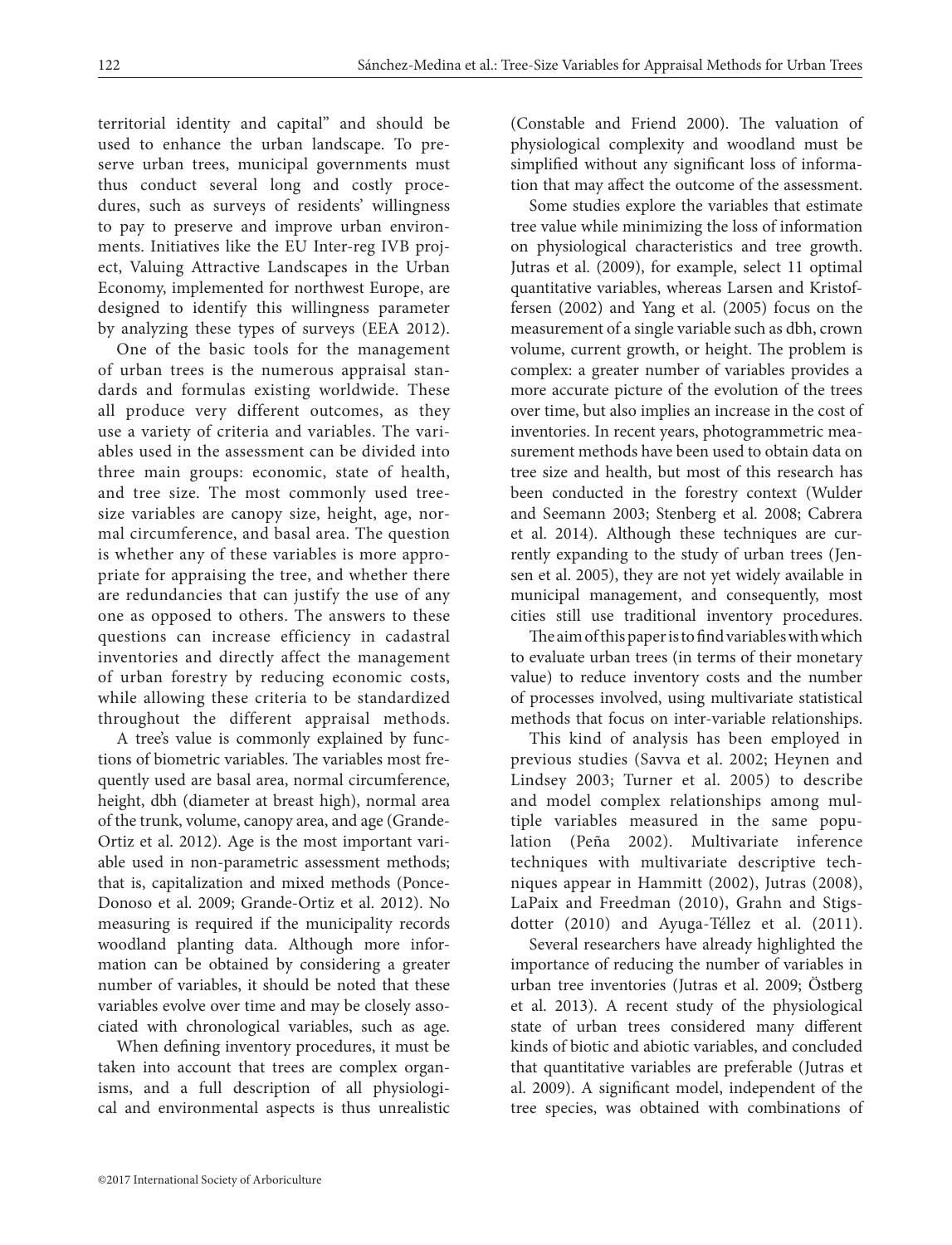the following variables: dbh, annual dbh increment, crown diameter, canopy diameter increment, height and height increment, canopy diameter, canopy volume, and canopy volume increment.

The method presented in this work uses multivariate analysis techniques to determine the most appropriate variables for the basic value for the appraisal formulas. This is achieved by selecting the variables that explain the greatest variability but have no conflicts of multicollinearity.

# STUDY AREA AND METHODS

This method was applied in the City of Santiago del Estero, Argentina, which has a wide variety of trees, shrub, and herbaceous species. This is due to factors such as the age of the site (the city was founded in 1553), its location between different phytogeographic regions, and immigration from Central and Southern Europe. Roic and Villaverde (1998) detected 226 different plant species:  $132$  trees,  $73$  shrubs, and  $21$  erect charb directed at  $22$  *kpc cancer*  $\alpha$  *p*<sup>*x*</sup> *p*<sup>*x*</sup> *p*<sup>*x*</sup> *p*<sup>*x*</sup> *p*<sup>*x*</sup> *p*<sup>*x*</sup> *p*<sup>*x*</sup> *p*<sup>*x*</sup> *p*<sup>*x*</sup> *p*<sup>*x*</sup> *p*<sup>*x*</sup> *p*<sup>*x*</sup> *p*<sup>*x*</sup> *p*<sup>*</sup>* shrub climbers. Of the 132 tree species, only 15 4 belong to the local flora (dry Parque Chaqueño); the remainder are from other phytogeographic areas of the country or other continents.

Data were collected from various squares and streets in the city. Only broadleaf species (*Tabebuia impetiginosa*, *Tipuana tipu*, and  $Citrus \times auration$  were studied, as conifers are underrepresented, and their use is limited almost exclusively to private gardens and 2 *c g* thed almost exclusively to private gardens and<br>farms. The trees selected were located in places where their age could be determined, and a total of 145 individuals were included in the study.

The method presented is based on statistical multivariate analysis and is structured in three steps to describe the sample and to iden-<br>*tify* the tree size variables that evaluate the tify the tree-size variables that explain the greatest variability with no problems of multicollinearity. It is therefore possible to determine which variables provide redundant information.

## Descriptive Statistics

A statistical description was made of the variables measured (and the variables calculated from the functions of the observed variables) in urban trees from three study areas. Six variables were selected: four directly measured in the tree and two calculated from these first four. The variables measured directly in the trees were:

- Normal circumference  $(c)$ : The trunk perimeter measured in centimeters, perpendicular to the tree axis and measured at 1.30 m above ground level.
- • Height (*h*): The distance between the base of the trunk and the upper end of the canopy, measured on its axis, in meters.
- • Canopy diameter (*cd*): The canopy width, measured by the projection of its two ends in the field, in meters. As most of the canopies project in irregular shapes, the criterion was to take the major axis and its perpendicular. The average value is obtained as the arithmetic mean.
- Age (*age*): The number of years since seed germination (or the sprouting of cuttings for vegetative propagating species) until the time of the measurement.

The variables calculated from the variables measured directly in the tree were:

• Canopy area (*ca*), which follows *cd* measurements through the expression:

[1] 
$$
ca = \frac{p \times cd^2}{4}
$$
, expressed in m<sup>2</sup>.

• Basal area  $(g)$ , which is the surface of the intersection of the trunk with a plane<br>*perpendicular to its longitudinal aris* perpendicular to its longitudinal axis, 4 measured at 1.30 m above ground level. These sections are characterized by their irregularity, and usually have an elliptical shape. In order to simplify the calculation, it is considered to be circular, and is calculated using the expression:

[2] 
$$
g = \frac{c^2}{4 \cdot \pi}
$$
, expressed in m<sup>2</sup>.

The statistical values obtained for the description were the number of trees sampled, the arithmetic mean, median, standard deviation, minimum and maximum sample value, and the coefficient of variation for each variable, in addition to the calculation of covariance and correlation coefficients, which measure the linear dependence between them (Ayuga-Téllez et al. 2013). This descriptive analysis was performed in Statgraphics 5.1 (Martín Fernández et al. 2001).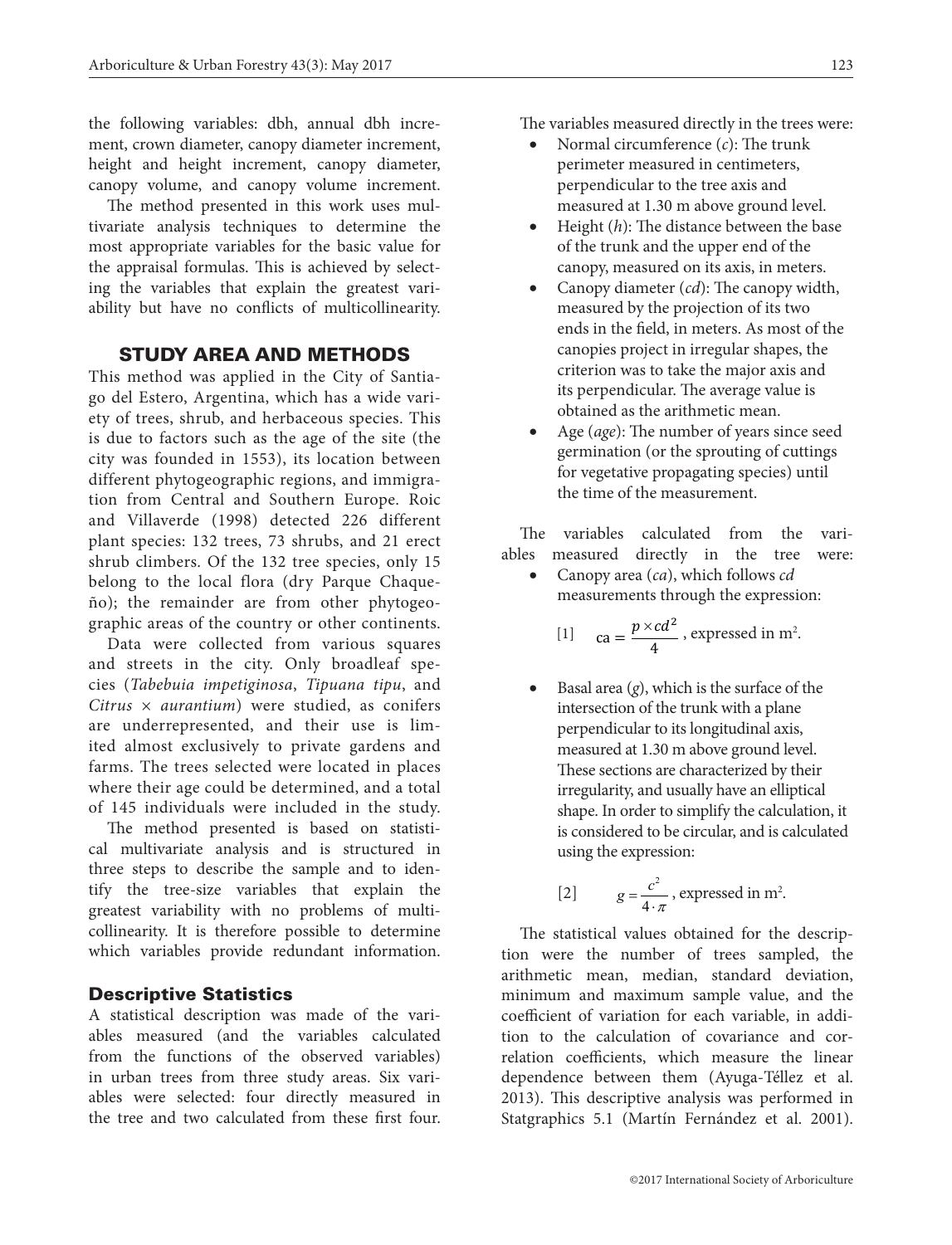#### Relationship Between Variables

A combined analysis of variables was performed. In this step, the variables analyzed were average circumference (*c*), height (*h*), canopy area (*ca*), and age (*age*). Researchers calculated three correlation coefficients: Pearson, Spearman, and Partials.

The Pearson correlation coefficient (r) was used to quantify the linear relationship between these variables, and measured the degree of fit to a straight line for all the observations. The Pearson correlation coefficient is quite sensitive to outliers, so the information provided was completed by calculating the Spearman  $coefficient (R<sub>s</sub>)$ . To complete this information, researchers calculated the Partials correlation coefficient to identify the correlations between two variables without the influence of the rest.

#### Multivariate Analysis

With the same variables as in the previous step, researchers then worked with three multivariate analysis techniques: cluster analytivariate analysis techniques: cluster analy-<br>sis, multiple regression model, and canonical correlations. This achieved two objectives: it eliminated redundant variables and established the relatioship between groups of variables.

To determine the most appropriate variables for assessing urban trees, a cluster analysis, also known as automatic, or unsupervised classification, was conducted to eliminate the edundant variables (Peña 2002). The classification algorithm used was the Ward method, 2 *c* which starts with an overall calculation of the hataraganeity of the group measured with the heterogeneity of the group measured with the distances between variables; if the variables are continuous, the distances are expressed as:

$$
[3] \t d_{jh} = \sqrt{\frac{1 - r_{jh}}{2}}
$$

where  $d_{ih}$  is the distance between variable *j* and variable *h*, and  $r_{ih}$  is the Pearson correlation coefficient for variables *j* and *h*.

The variables that explain the most variability for the sample can then be established by means of a multiple regression model and canonical correlations (Peña 2002). The correlations between the sets of variables were analyzed to see if the amount of information obtained with them is comparable to the information obtained with the rest of the variables. Two linear combinations were obtained with the variables considered. The following statistics were used to study their importance: eigenvalues, canonical correlation, Wilks lambda ( $\lambda$ ), and chi-square ( $\chi^2$ ).

#### RESULTS

As shown in the descriptive statistics (Table 1), the variation coefficient ranges from 13.48 for *h* to 49.08 for *g*. Basal area (*g*) and canopy area (*ca*) were the most widely dispersed variables, which indicates the variability of the initial sample. The linear correlation coefficient (*r*) showed the highest correlation values between *c* and *h* (*r* = 0.7956), and between *c* and *ca* (*r* = 0.7095). The lowest value corresponds to the correlathe lowest value corresponds to the correla-<br>tion between *h* and *ca* ( $r = 0.5431$ ). In all cases the *r* coefficients were significant ( $P < 0.05$ ).

This information was completed by studying the Spearman correlation coefficients  $(R<sub>s</sub>)$  between these variables. The results confirm the stronger correlation between *c* and  $h$  ( $R_s$  = 0.6933), and between *c* and *ca* ( $R_s$  = 0.5452). The correlation between *h* and *ca*, again, presents the lowest value  $(R_s = -0.0499)$ .

The combination of variables between *h* and *ca* therefore has the lowest coefficients, in both the linear and in Spearman's correlations. This suggests that these two variables could jointly explain more variability than any other combination.

Table 1. Summary of the descriptive statistics for each variable.

| Variable               | Average | Median  | S.D.   | Min    | Max     | VC    |  |
|------------------------|---------|---------|--------|--------|---------|-------|--|
| $c$ (cm)               | 97.42   | 96.87   | 24.26  | 60.87  | 138.47  | 29.16 |  |
| $d$ (cm)               | 31.24   | 30.96   | 7.5    | 20.58  | 44.08   | 28.52 |  |
| $g \text{ (cm}^2)$     | 1213.34 | 1155.46 | 492.69 | 619.47 | 2186.39 | 49.08 |  |
| h(m)                   | 9.41    | 7.54    | 1.12   | 5.98   | 13.6    | 13.48 |  |
| cd(m)                  | 5.62    | 5.60    | 1.15   | 3.98   | 7.76    | 19.17 |  |
| $ca$ (m <sup>2</sup> ) | 33.67   | 31.50   | 14.47  | 17.62  | 63.65   | 37.22 |  |

Note: Average = arithmetic mean of the variable in individuals; Median = divided values of the variable in two equal-sized sets; S.D. = standard deviation; Min = the lowest sample value; Max = the highest sample value; and VC = variation coefficient.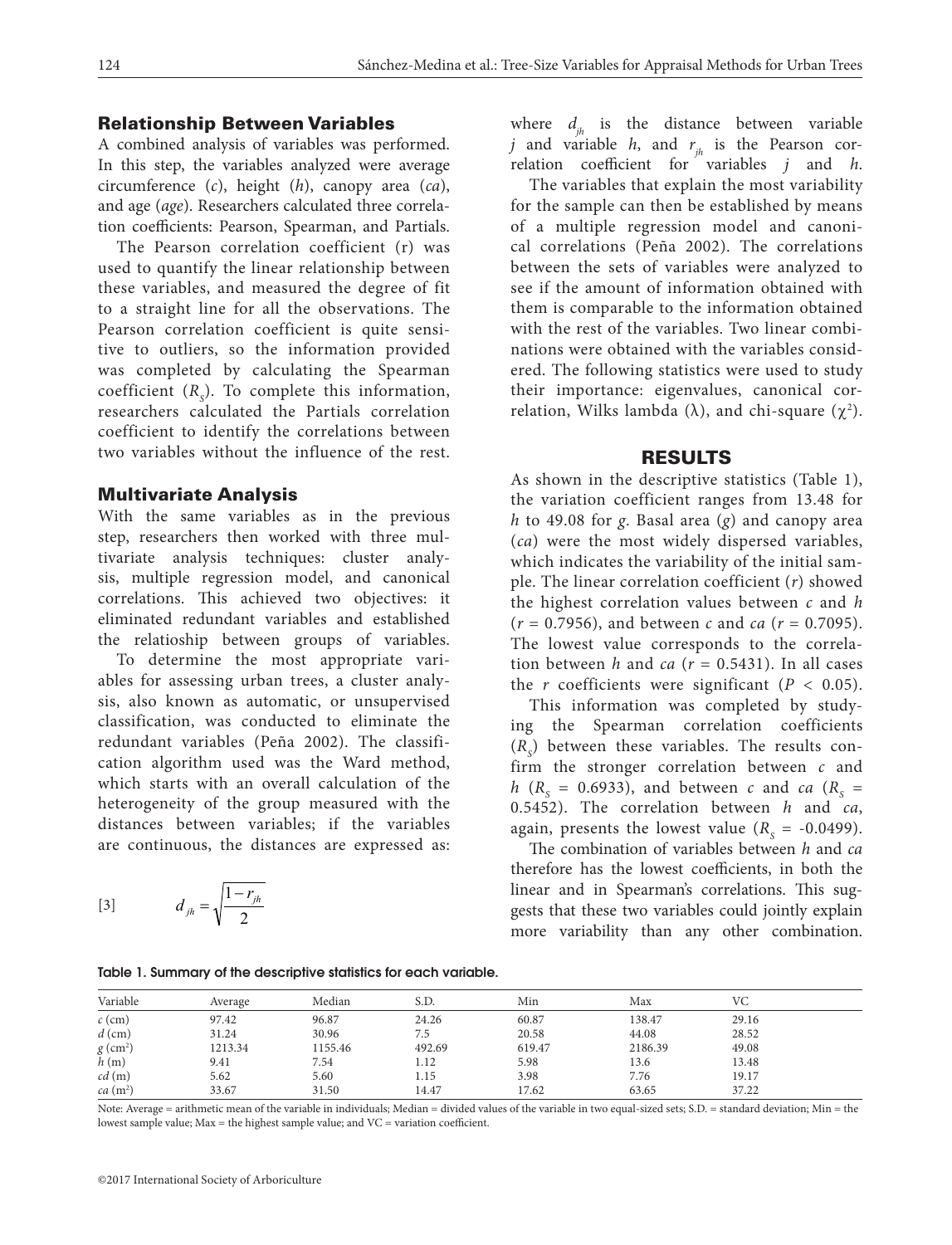The trees with estimated age and other tree-size variables were considered to observe the correlation between age and the other three variables, so there were not enough trees with the four measures. The correlation coefficients between *age* and *c* were: *r*  $= 0.7707; R<sub>S</sub> = 0.8055; \rho<sub>12</sub> = 0.4501.$  The correlation coefficients between *age* and *h* were:  $r = 0.7185$ ;  $R_s = 0.7141$ ;  $\rho_{12} = 0.2734$ . And the results for the correlation between *age* and *ca* were:  $r = 0.5179$ ;  $R<sub>S</sub> = 0.6450$ ;  $\rho<sub>12</sub> = -0.0281$ .

Among the tree-size variables measured, *ca* was very well correlated with *c*, and *c* with *h* (these latter two, in turn, measured the tree volume).

A multivariate clustering analysis was performed to reduce the number of variables (Figure 1). The tree-size variables form a homogeneous group (zero distance), while *age* is a heterogeneous variable relative to the rest.

A multiple regression model was made. A linear combination between *age* and tree-size variables produced a coefficient



**Figure 1. Hierarchical clustering dendrogram.**

#### Table 2. Canonical Correlations.

of determination of 79.02%, and a lin-

ear combination according to the equation:

[4] *Age* = 0.701774 ∙ *c* + 0.368309 ∙ *h* – 0.029501 ∙ *ca*

Equation 4 indicates that *age* is more related to the circumference (*c*) than to the rest. The model coefficients are significant with a *P*-value < 0.1 in fulfilling the assumptions of residuals.

With the clustering variables, the homogeneity of height (*h*), canopy area (*ca*), and average circumference (*c*) were observed. The importance of each variable in relation to the rest is studied with the results of the canonical correlations (Table 2).

The equations for the variables for *F1* (significant canonical function) are:

 $[5]$  $U_i = 0.71638 \cdot c + 0.33089 \cdot h$ 

 $[6]$ = 0.42432 ∙ *ca* + 0.71205 ∙ *age*

The statistical values listed in Table 2 indicate that the correlations in the second linear combination can be considered invalid. The first linear combination between groups of variables is statistically significant (with 99% confidence) and has a canonical correlation of 0.847712.

### **DISCUSSION**

A city's trees are the critical component of the green infrastructure. A tree inventory is the systematic gathering of information on the urban forest and its organization into usable information for

| Function      | Eigenvalue                                         | Canonical corr. | Wilks $\lambda$ | $\chi^2$ | F.D.           | $P$ -value |
|---------------|----------------------------------------------------|-----------------|-----------------|----------|----------------|------------|
|               | 0.718616                                           | 0.847712        | 0.280855        | 128.897  | $\overline{4}$ | 0.0000     |
| 2             | 0.001883                                           | 0.043397        | 0.998117        | 0.19134  |                | 0.6618     |
|               | Coefficients for first canonical variable $(U, )$  |                 |                 |          |                |            |
| Variable      |                                                    | F,              |                 |          |                |            |
| $\mathcal{C}$ | 0.71638                                            | 1.48806         |                 |          |                |            |
| h             | 0.33089                                            | $-1.61803$      |                 |          |                |            |
|               | Coefficients for second canonical variable $(U, )$ |                 |                 |          |                |            |
| Variable      |                                                    | F.              |                 |          |                |            |
| ca            | 0.42432                                            | 1.08922         |                 |          |                |            |
| age           | 0.71205                                            | $-0.92705$      |                 |          |                |            |

#### ©2017 International Society of Arboriculture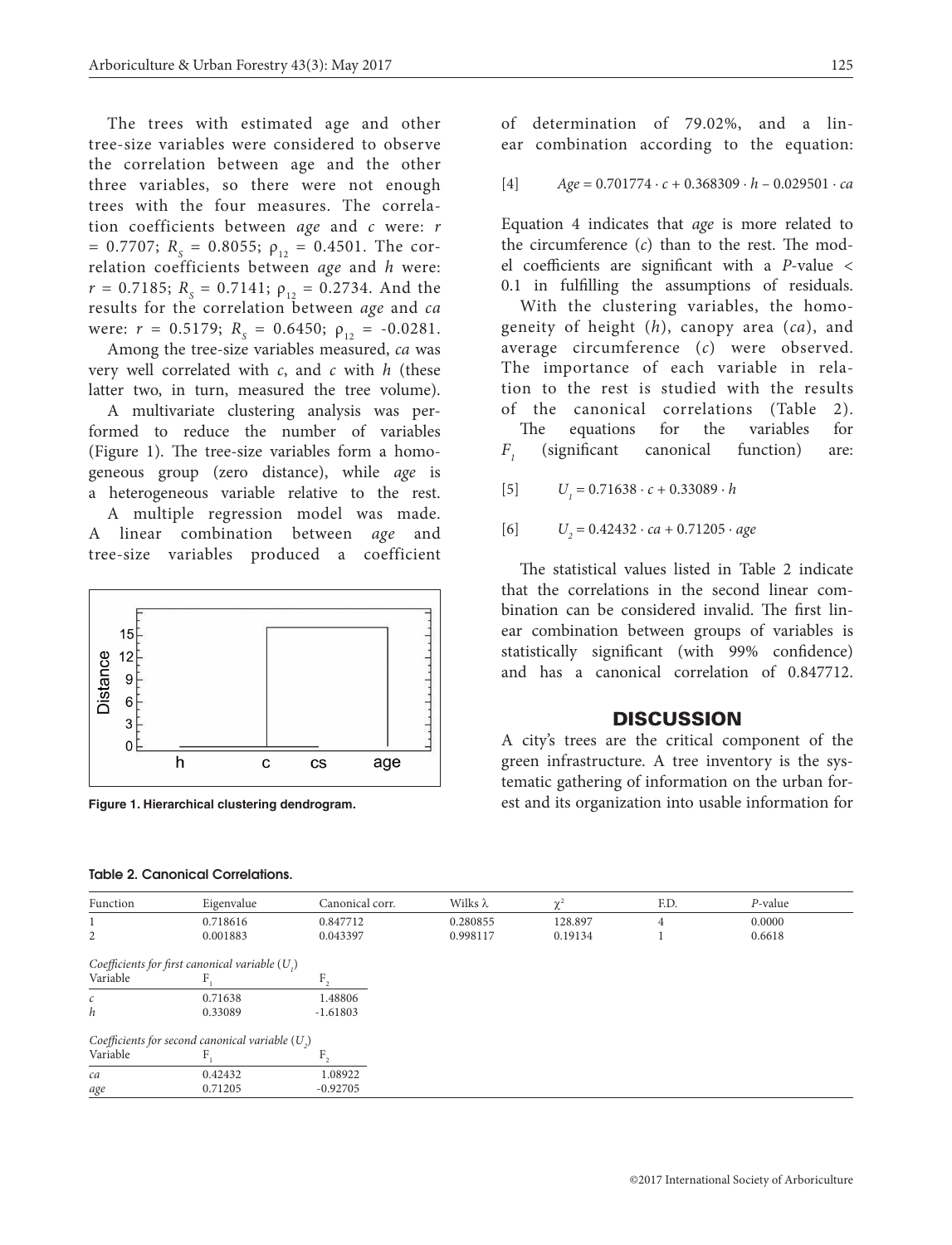tree management. It is important to define clearly who will use the inventory and who will collect the data, as this will determine the amount of resources needed to complete the project. A key objective of any community should be to maximize the benefits of trees and minimize the costs in achieving these benefits (Escobedo and Andreu 2015).

The most commonly used appraisal (parametric and mixed) methods use only one of the following tree-size variables to obtain a monetary value for urban trees: canopy size, height, age, normal circumference, and basal area. In fact, urban managers prefer quantitative parameters for urban tree inventories, they and consider a combination of tree-size variables (e.g., dbh, height, crown diameter, crown volume) as the simplest model for addressing the complexity of urban trees (Jutras et al. 2009). The formulaic expert method (FEM) alone uses a combination of some of these tree-size variables for the trunk and crown, rather than age, as reliable data were unavailable for heritage trees in Hong Kong, as is the case in most cities (Jim 2006). In contrast, capitalization methods use age as the only variable (Grande-Ortiz et al. 2012). This work therefore aims to establish which variables can explain the most variability with no problems of collinearity, in order to reduce costs in urban tree inventories.

The combined analysis of variables was conducted using average circumference (*c*), height (*h*), canopy area (*ca*), and *age*, as the calculated variables are related to them by the corresponding calculation functions. *Age* can be considered a basis for comparison independently of species (Hegedüs et al. 2011). The basal area (*g*) can be calculated with the average circumference (*c*), which is the variable employed in the American method of valuation (CTLA 1992; CTLA 2000), and is one of the most commonly used (Grande-Ortiz et al. 2012). Height (*h*) is one of the most widely-applied tree-size variables in urban tree inventories (Wood 1999; Martin et al. 2011; Moskal and Zheng 2012; Shrestha and Wynne 2012), and is also used indirectly in FEM and through corrective measures of basic value (Grande-Ortiz et al. 2012). Canopy area (*ca*) is another variable for calculating tree size that is easy to measure with current methods of photogrammetry (McRoberts and Tomppo 2007; Walton 2008; Abd-Elrahman et al. 2010; Millward

and Sabir 2011); it is also a feature of the CON-TATO and FEM valuation approaches (Grande-Ortiz et al. 2012) and can be used to determine the Location Index (Ayuga-Téllez et al. 2011).

The correlation coefficient results could offer the option of eliminating some variables to make the valuation. Normal circumference and basal area are totally correlated, and height is correlated with either of the other two coefficients up to 0.70. According to the literature (e.g., Brack and Wood 1998; Peper et al. 2001; Linsen et al. 2005), dbh, basal area, and tree height parameters can be used to predict growth or a tree's dimensions, including height, crown height and radius, leaf area, and so on. Some researchers (Martin et. al. 2011) present equations to predict crown width, with dbh as a dependent variable with  $\mathbb{R}^2$  results of between 0.91 and 0.94. Others use tree-size variables to estimate the age of urban trees (Quigley 2004) in cases with age readout errors of no more than +/- 15% (Lukaszkiewicz and Kosmala 2008).

Appraisal methods could be considered that eliminate this redundancy and use variables that are closely linked to tree-size but reflect the greater variability between them, according to the requirements of the general linear model (Caballer 1989; Ayuga-Téllez et al. 2013). For example, *ca*, *g*, and *age* could be sufficiently representative of tree form if correlations and locations are known for each species. The canopy area variable is directly related with the amount of shade provided by urban trees, which—according to the literature—is one of the most valuable benefits for the inhabitants (Lohr et al. 2004; Mell et al. 2013; Delgado-Bueno et al. 2013). Some studies of spatial distribution of urban trees select tree canopy cover as the dependent variable, as it can be related with socioeconomic variables, such as wealth, minority populations, educational attainment, and others (Heynen and Lindsey 2003). *Age* is a variable that is always included in all capitalization and mixed methods (Grande-Ortiz et al. 2012; Ponce-Donoso et al. 2013) and is of great importance in assessing the overall environmental benefits of urban trees (McPherson 2007; Kenney 2008). The basal area is only directly used in the TEDESCO appraisal method (Bernatzky 1978).

The high correlation between the different treesize variables reveals a multicollinearity problem.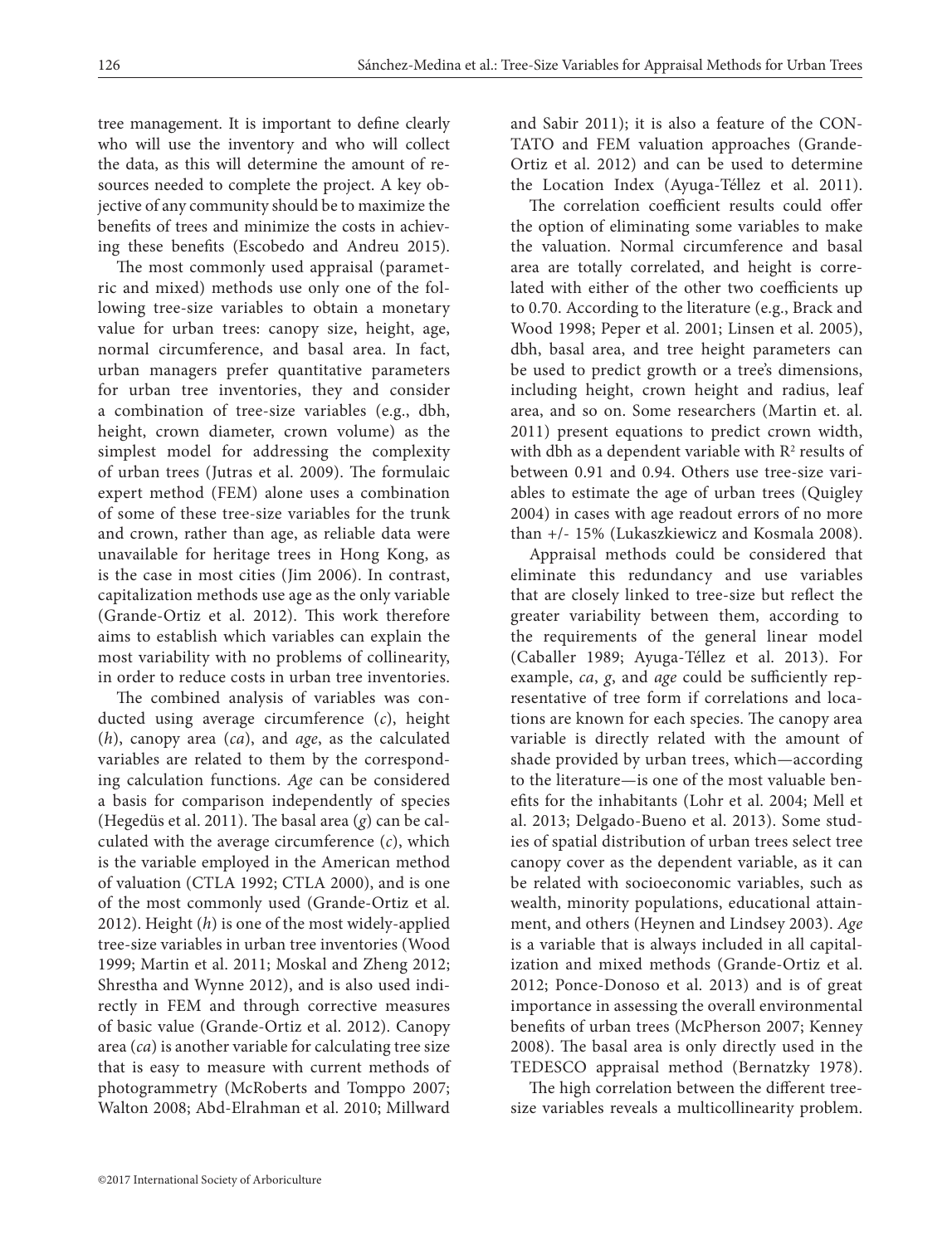The canopy area (*ca*) variable has the least correlation with *age*, and has the considerable advantage of being measurable without the need for fieldwork, for example with remote sensing techniques (Cabrera et al. 2014) or combined with other analyses. Canopy size may show higher correlation values with age, so in many surveys the determination of age is easier (Hegedüs et al. 2011). Any tree-size measure will enable information to be collected on the benefits of a particular tree. Using cluster analysis and canonical correlation, the information from the observations can be sufficiently explained with a single tree-size variable. The combination of *age* with the least closely correlated variable (*ca*) provides the greatest possible amount of information and represents the data set without any redundancies.

The cost of collecting data on individual trees is directly related to the amount of information obtained on each tree and the expertise of the data collector. Each piece of information collected incurs a cost in labor, data manipulation, and archiving; it is therefore critical to collect the optimal amount of information on each tree.

Tree inventories in streets and parks may include the large-scale collection of data, such as canopy cover, forest type, and condition, or examine the specific condition of individual trees. This wide variation in scale presents problems and opportunities in terms of the management level used in a particular community. For example, and related to outcomes of the present study, data collection using aerial photographs or by satellite now allows the analysis of the canopy surface variable with increasing reliability.

Multivariate analysis allows the variables that measure tree growth to be considered as similar and therefore requires the use of only one of the three variables to represent this group of measures. Age should be the variable to consider, along with one of the three tree-size measurements.

As there can also be said to be a strong dependence between both sets of variables for the data considered, age and one of the tree-size variables are sufficient to explain the information as a whole.

# CONCLUSIONS

This work highlights the importance of maintaining records of both age and horizontal canopy area. Numerous urban tree inventories record the measurement of the canopy area, but only specify age qualitatively (by assigning the tree a code: young, mature, or old) rather than quantitatively, even in cases such as Madrid, Spain, or Santiago del Estero, Argentina, where the municipality itself uses appraisal formulas based on the tree age.

The goal of reducing costs in urban forest inventories is a matter of increasing concern to urban forest managers. The results of this research point to age (*age*) and canopy area (*ca*) as the minimum variables to be measured for the appraisal of trees in the city of Santiago del Estero, with the lowest loss of variability.

The use of tree-size variables and their annual increments in methods for appraising urban trees implicitly includes the tree age. However, when resolving a linear model for economic appraisal, the correlation between all these variables allows for further simplification of the expressions; as in this study, which uses variables dbh, overall height, basal area, canopy area, and age.

*Age* is a key variable for calculating economic value through capitalization formulas that express it as a fixed value. This aspect of the assessment is essential to allow authorities to set sanctions, as occurs in Santiago del Estero. One recommendation is to record the date of planting of urban trees to reduce data collection costs.

## LITERATURE CITED

- Abd-Elrahman, A.H., M.E. Thornhill, M.G. Andreu, and F. Escobedo. 2010. A community-based urban forest inventory using online mapping services and consumer-grade digital images. International Journal of Applied Earth Observation and Geoinformation 12(4):249–260.
- Ayuga-Téllez, E., C. González-García, S. Martín, J.E. Martínez-Falero. 2013. Estadística: Guía Práctica y Ejercicios. Fundación Conde del Valle de Salazar, E.T.S.I.M. (UPM), Madrid, España. 378 pp.
- Ayuga-Téllez, E., M.L. Contato-Carol, C. González-García, M.A. Grande-Ortiz, and J. Velázquez. 2011. Applying multivariate data analysis as objective method for calculating the location index for use in urban tree appraisal. Journal of Urban Planning and Development-ASCE 137(3):230–237.
- Bernatzky, A. 1978. Tree ecology and preservation. Development in Agricultural and Management Forest Ecology, 2. Elsevier Scientific Publishing Co., New York, New York, U.S.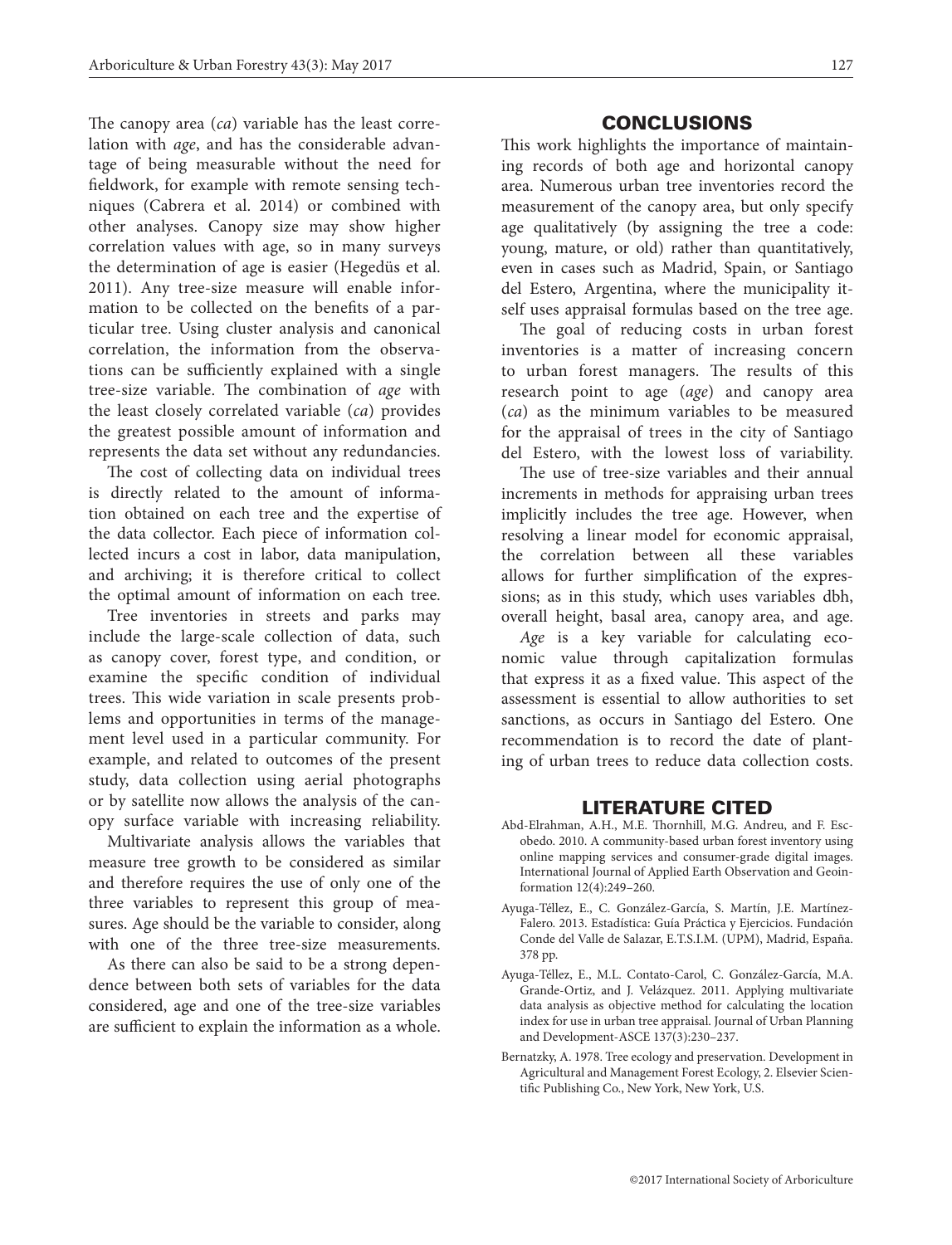- Brack, C.L., and C.B. Wood. 1998. Measuring Trees, Stands and Forests for Effective Forest Management. Tree Growth and Increment. Forest Mensuration. Accessed 20 February 2014. <http://sres.anu.edu.au>
- Caballer, V. 1989. Modelos para la valoración de plantas ornamentales. Investigación Agraria. Serie Económica Volume 4.
- Cabrera, J., M.T. Lamelas, A.L. Montealegre, and J. de la Riva. 2014. Estimación de variables dasométricas a partir de datos LIDAR PNOA en masas regulares de Pinus halepensis Mill. In: XVI Congreso Nacional de Tecnologías de la Información Geográfica. Alicante (Spain). 7 pp. <http://congresotig.ua.es/index.php/ tig/tig2014/paper/view/52/102>
- Campos, J.J., F. Alpizar, B. Louman, J. Parrotta, and R. Madrigal. 2005. An integrated approach to forest ecosystem services. pp. 17–26. In: G. Mery, R. Alfaro, M. Kanninen, and M. Lobovikov (Eds.). IUFRO World Series. Forest in the Global Balance e Changing Paradigms.
- Constable, J.V.H., and A.L. Friend. 2000. Suitability of processbased tree growth models for addressing tree response to climate change. Environmental Pollution 110:47–59.
- Contato-Carol, M.L., E. Ayuga-Téllez, and M.A. Grande-Ortiz. 2005. Análisis comparativo de Métodos de Valoración del arbolado urbano. Aplicación a Santiago del Estero (Argentina). Actas del III Congreso Nacional de Agroingeniería. 21–24 de Septiembre. León, España.
- Contato-Carol, M.L., E. Ayuga-Téllez, and M.A. Grande-Ortiz. 2008. A comparative analysis of methods for the valuation of urban trees in Santiago del Estero, Argentina. Spanish Journal of Agricultural Research 6(3):314–352.
- CTLA. 1992. Guide for Plant Appraisal, eighth edition. International Society of Arboriculture, Savoy, Illinois, U.S. 103 pp.
- CTLA. 2000. Guide for Plant Appraisal, ninth edition. International Society of Arboriculture, Savoy, Illinois, U.S. 143 pp.
- Delgado-Bueno, I., M.J. García-García, C. González-García, and R.M. Cámara Hurtado. 2013. Design of an opinion questionnaire about urban trees: Case study of a well-known street of Madrid. 16th European Forum on Urban Forestry Conference, Milano, Italy. <www.emonfur.eu/public/pub\_files/Efuf/presentazioni/ venerdi/S2/EFUF\_2013\_Delgado\_Gonzalez\_Garcia.pdf>
- Escobedo, F., and M. Andreu. 2015. A Community Guide to Urban Forest Inventories. <http://edis.ifas.ufl.edu/fr232>
- European Environment Agency (EEA). 2012. Green infrastructure and territorial cohesion: The concept of green infrastructure and its integration into policies using monitoring systems. Technical Report No. 18/2011. Publications Office of the European Union, Luxemburg. 139 pp. <www.upv.es/contenidos/CAMUNISO/ info/U0632842.pdf>
- Fabbri, M. 1989. Metodi di stima del valore delle piante ornamentali. Acer 5(2):15–19.
- Grahn, P., and U.K. Stigsdotter. 2010. The relation between perceived sensory dimensions of urban green space and stress restoration. Landscape and Urban Planning 94(3):264–275.
- Grande-Ortiz, M.A., E. Ayuga-Téllez, and M.L. Contato-Carol. 2012. Methods of tree appraisal: A review of their features and application possibilities. Arboriculture & Urban Forestry 38(4):130–140.
- Hammitt, W.E. 2002. Urban forests and parks as privacy refuges. Journal of Arboriculture 28(1):19–26.
- Hegedüs, A., M. Gaál, and R. Bérces. 2011. Tree appraisal methods and their application-first results in one of Budapest's districts. Applied Ecology and Environmental Research 9(4):411–423.
- Heynen, N.C., and G. Lindsey. 2003. Correlates of urban forest canopy cover: Implications for local public works. Public Works Management and Policy 8(1):33–47.
- Jensen, R.R., J.D. Gatrell, and D.D. McLean (Eds.). 2005. Geo-Spatial Technologies in Urban Environments. Springer, Berlin, Germany. 242 pp.
- Jiao, L., and Y. Liu. 2010. Geographic field model based hedonic valuation of urban open spaces in Wuhan, China. Landscape and Urban Planning 98(1):47–55.
- Jim, C.Y. 2006. Formulaic expert method to integrate evaluation and valuation of heritage trees in compact city. Environmental Monitoring and Assessment 116:53–80.
- Jutras, P. 2008. Modeling of Urban Tree Growth with Artificial Intelligence and Multivariate Statistics. Ph.D. Thesis. Department of Bioresource. Engineering, McGill University, Canada. 395 pp.
- Jutras, P., O. Shiv, and P. Dutilleul. 2009. Identification of significant street tree inventory parameters using multivariate statistical analyses. Arboriculture & Urban Forestry 53(2):53–62.
- Kenney, W.A. 2008. Potential leaf area index analyses for the City of Toronto's urban forest. pp. 336–345. In: Ecology, Planning, and Management of Urban Forests. Springer, New York, New York, U.S.
- LaPaix, R., and B. Freedman. 2010. Vegetation structure and composition within urban parks of Halifax Regional Municipality, Nova Scotia, Canada. Landscape and Urban Planning 98(2):124–135.
- Larsen, F.K., and P. Kristoffersen. 2002. *Tilia's* physical dimensions over time. Journal of Arboriculture 25:209–213.
- Linsen, L., B.J. Karis, G. McPherson, and B. Hamann. 2005. Tree growth visualization. The Journal of WSCG 13:81–88.
- Lohr, V.I., C.H. Pearson-Mims, J. Tarnai, and D.A. Dillman. 2004. How urban residents rate and rank the benefits and problems associated with trees in cities. Journal of Arboriculture 30(1):28–35.
- Lukaszkiewicz, J., and M. Kosmala. 2008. Determining the age of street side trees with diameter at breast height-based multifactorial model. Arboriculture & Urban Forestry 34(3):137–143.
- Marinidou, E., B. Finegan, G. Jiménez-Ferrer, D. Delgado, and F. Casanoves. 2013. Concepts and a methodology for evaluating environmental services from trees of small farms in Chiapas, México. Journal of Environmental Management 114:115–124.
- Martín Fernández, S., E. Ayuga-Téllez, C. González García, and A. Martín Fernández. 2001. Guía completa de Statgraphics. Desde MS-DOS a Statgraphics Plus. Díaz de Santos (Ed.). Madrid.
- Martin, N.A., A.H. Chappelka, G.J. Keever, and E.F. Loewenstein. 2011. A 100% tree inventory using i-Tree protocol: A case study at Auburn University, Alabama, U.S. Arboriculture & Urban Forestry 37(5):207–212.
- McPherson, E.G. 2007. Benefit-based tree valuation. Arboriculture & Urban Forestry 33(1):1–11.
- McRoberts, R.E., and E.O. Tomppo. 2007. Remote sensing support for national forest inventories. Remote Sensing of Environment 110(4):412–419.
- Mell, I.C., J. Henneberry, S. Hehl-Lange, and B. Keskin. 2013. Promoting urban greening: Valuing the development of green infrastructure investments in the urban core of Manchester, UK. Urban Forestry & Urban Greening 12:296–306.
- Millward, A.A., and S. Sabir. 2011. Benefits of a forested urban park: What is the value of Allan Gardens to the City of Toronto, Canada? Landscape and Urban Planning 100(3):177–188.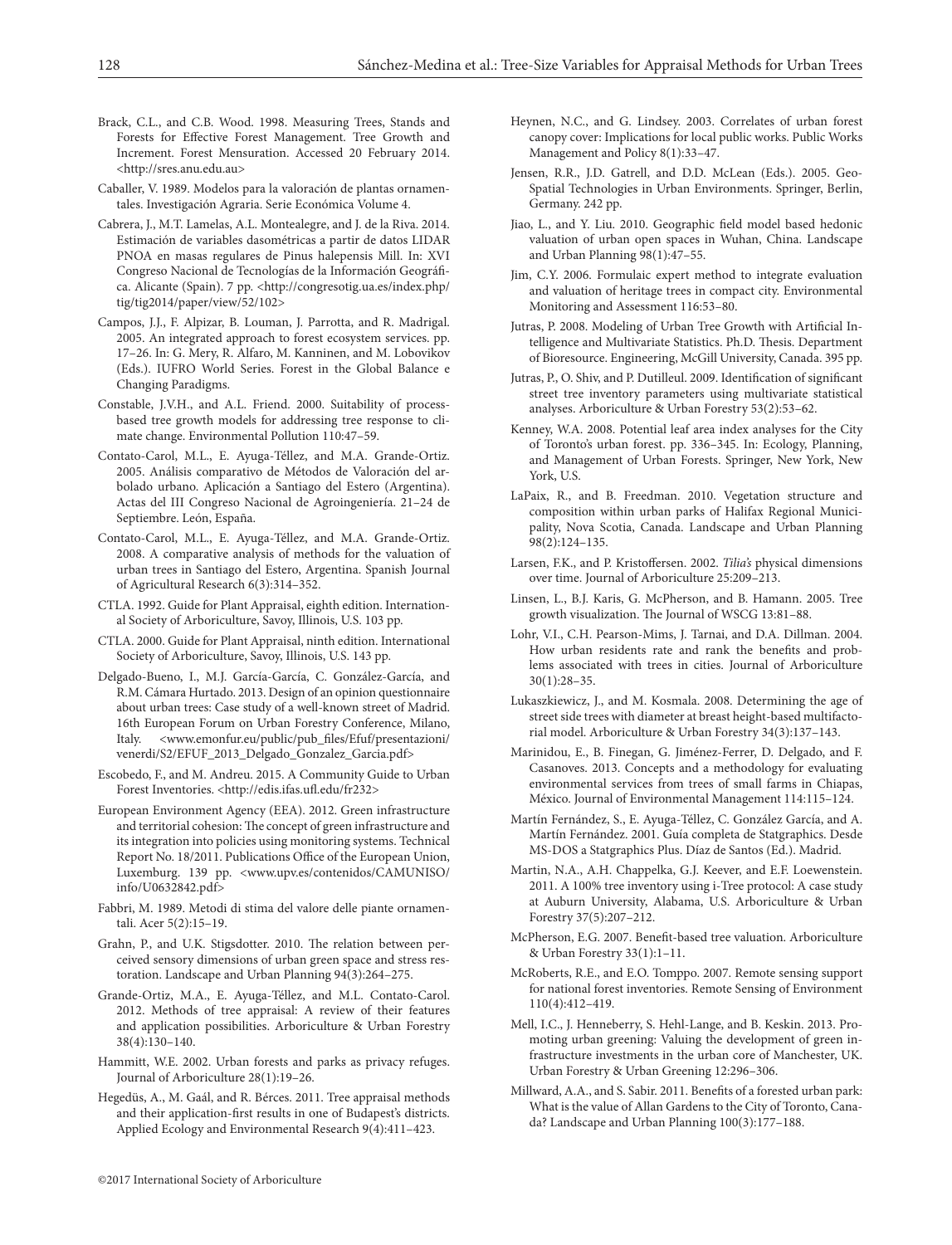- Moskal, M., and G. Zheng. 2012. Retrieving forest inventory variables with terrestrial laser scanning (TLS) in urban heterogeneous forest. Remote Sensing 4:1–20.
- Ordóñez, C., and P.N. Duinker. 2013. An analysis of urban forest management plans in Canada: Implications for urban forest management. Landscape and Urban Planning 116:36–47.
- Östberg, J., T. Delshammar, B. Wiström, and A.B. Nielsen. 2013. Grading of parameters for urban tree inventories by city officials, arborists, and academics using the Delphi method. Environmental Management 51(3):694–708.
- Peña, D. 2002. Análisis de datos multivariantes. McGraw-Hill, Madrid, España. pp. 539.
- Peper, P.J., E.G. McPherson, and S.M. Mori. 2001. Equations for predicting diameter, height, crown radius, and leaf area of San Joaquin Valley street trees. Journal of Arboriculture 27:306–317.
- Ponce-Donoso, M., L. Moya, and O. Bustos-Letelier. 2009. Evaluation of formulas for the appraisal of urban trees in municipalities of Chile. Scientia Forestalis 37(83):321–329.
- Ponce-Donoso, M., O. Vallejos-Barra, G. Daniluk-Mosquera, and C. Avilés-Palacios. 2013. Comparación de siete fórmulas chilenas para la valoración del arbolado urbano. Agrociencia 47(7):723–737.
- Quigley, M.F. 2004. Street trees and rural conspecifics: Will longlived trees reach full size in urban conditions? Urban Ecosystems 7(1):29–39.
- Redford, K.H., and W.M. Adams. 2009. Payment for ecosystem services and the challenge of saving nature. Conservation Biology 23:785–787.
- Roic, L.D., and A.A. Villaverde. 1998. Árboles y arbustos cultivados en la ciudad de Santiago del Estero. Revista Quebracho N°7. Facultad de Ciencias. Forestales. UNSE (ARGENTINA):79–88.
- Savva, Y., F. Schweingruber, L. Milyutin, and E. Vaganov. 2002. Genetic and environmental signals in tree rings from different provenances of *Pinus sylvestris* L. planted in the southern taiga, central Siberia. Tree - Structure and Function 16(4):313–325.
- Shrestha, R., and R.H. Wynne. 2012. Estimating biophysical parameters of individual trees in an urban environment using small footprint discrete-return imaging LiDAR. Remote Sensing 4:484–508.
- Skoulika, F., M. Santamouris, D. Kolokotsa, and N. Boemi. 2014. On the thermal characteristics and the mitigation potential of a medium size urban park in Athens, Greece. Landscape and Urban Planning 123:73–86.
- Stenberg, P., M. Mötus, and M. Rautiainen. 2008. Modelling the spectral signature of forests: Application of remote sensing models to coniferous canopies. pp. 219–243. In: S. Liang (Ed.). Advances in Land Remote Sensing: System, Modeling, Inversion and Applications. Springer, Netherlands.
- Tsunetsugu, Y., J. Lee, B.J. Park, L. Tyrväinen, T. Kagawa, and Y. Miyazaki. 2013. Physiological and psychological effects of viewing urban forest landscapes assessed by multiple measurements. Landscape and Urban Planning 113:90–93.
- Turner, K., L. Lefler, and B. Freedman. 2005. Plant communities of selected urbanized areas of Halifax, Nova Scotia, Canada. Landscape and Urban Planning 71:191–206.
- Vidrih, B., and S. Medved. 2013. Multiparametric model of urban park cooling island. Urban Forestry & Urban Greening 12:220–229.
- Walton, J.T. 2008. Difficulties with estimating city-wide urban forest cover change from national, remotely-sensed tree canopy maps. Urban Ecosystems 11(1):81–90.
- Wood, J.P. 1999. Tree Inventories and GIS in Urban Forestry. M.Sc. Thesis, Virginia Polytechnic Institute and State University, Blacksburg, Virginia, U.S. <http://scholar.lib.vt.edu/theses/ available/etd-012499-141520>
- Wulder, M.A., and D. Seemann. 2003. Forest inventory height update through the integration of LiDAR data with segmented Landsat imagery. Canadian Journal of Remote Sensing 29(5):536–543.
- Yang, J., J. McBride, J. Zhou, and Z. Sun. 2005. The urban forest in Beijing and its role in air pollution reduction. Urban Forestry & Urban Greening 3:65–78.

*Alvaro Sánchez-Medina (corresponding author) E.T.S.I. de Montes, Forestal, y Medioambiental Ciudad Universitaria s/n, Madrid 28040 Spain*

*Esperanza Ayuga-Téllez UPM Madrid, Spain*

*Lucrecia Contato-Carol Santiago del Estero, Argentina*

*M. Ángeles Grande-Ortiz UPM Ciudad Universitaria s/n, Madrid 28040 Spain*

*Concepción González-García Madrid, Spain*